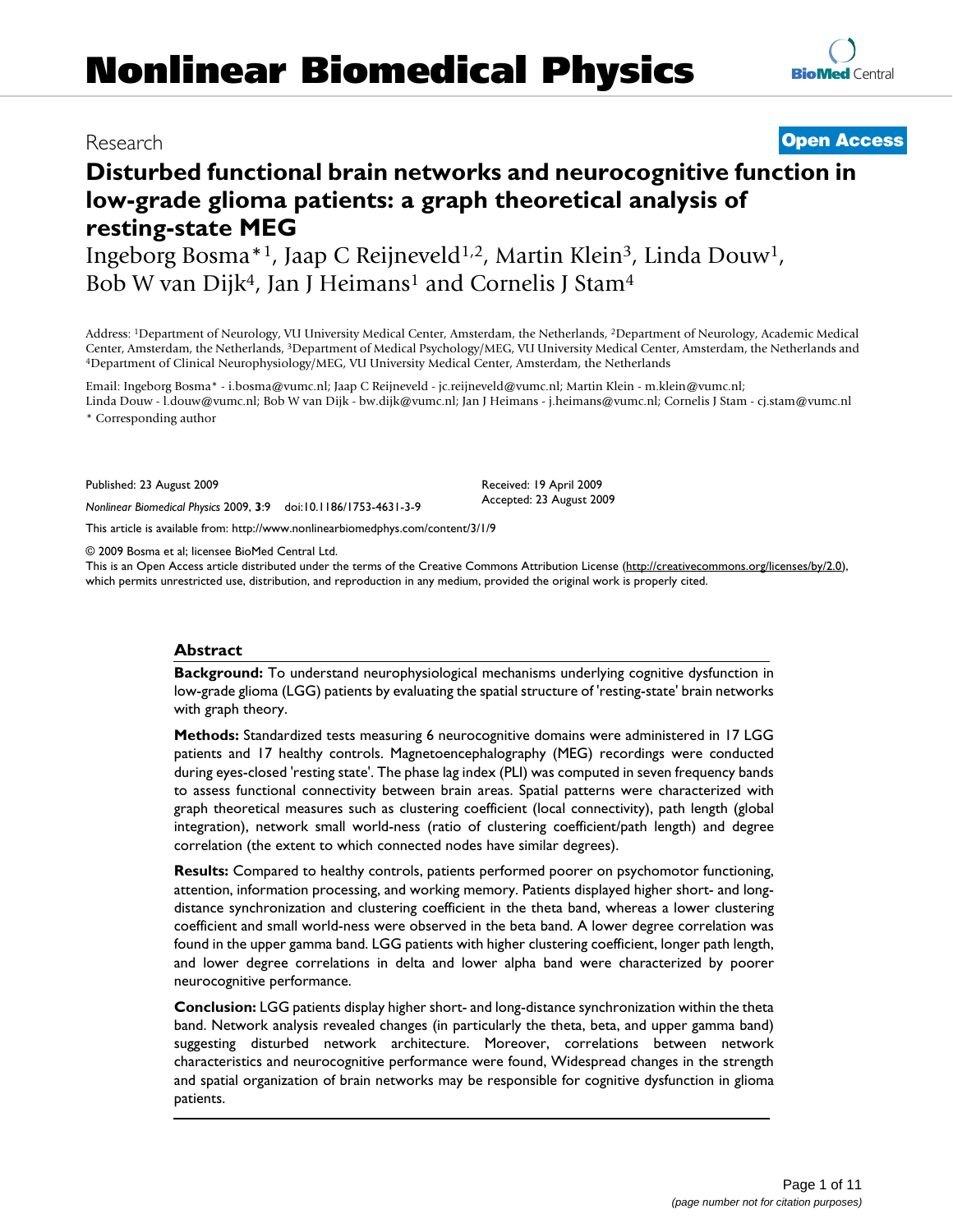### **Background**

Gliomas are primary brain tumors originating from glial tissue. Twenty to twenty-five percent of these tumors are low grade gliomas (LGG) [1]. During the disease course, most LGG patients are confronted with a loss of neurocognitive functioning, which tends to have a global character and cannot be explained by tumor localization alone [2,3]. Higher neurocognitive functioning depends on both focal processing in different brain regions and global integration of neuronal activity [4].

Brain activity can be registered with magnetoencephalography (MEG), which records magnetic fields related to intracellular neuronal currents. Statistical correlations of the activity recorded over the different brain regions are thought to reflect functional interactions between brain regions. This concept is referred to as 'functional connectivity' [5,6]. Functional connectivity has been studied in brain tumor patients with different methods [7-10]. In a resting state, significant differences compared with healthy controls were found regarding synchronization in different frequency bands [7-9], and associations of functional connectivity with neurocognitive functioning were reported [9]. In these studies, the synchronization likelihood (SL) was used as a measure of statistical interdependencies between the MEG time series [11], based on the concept of general synchronization [12]. Another study used the phase lag index (PLI) to evaluate changes in functional connectivity in brain tumor patients before and after surgery [10]. A significant decrease in theta band functional connectivity was found after surgery, which was hypothesized to be a result of a normalization due to the resection of the lesion.

The PLI is a novel method that can be used to detect synchronous neural activity of the brain in EEG and MEG recordings by detecting nonzero phase difference coupling. This method has been shown to be less sensitive to volume conduction than other measures of functional connectivity [13].

Up till now, it remains unclear whether changes in the mean level of coupling are also associated with changes in the global organization of functional networks. A method of characterizing these complex networks is the use of the graph theory, a field of mathematics that is particularly useful to describe the organization. A graph is a representation of a network which is reduced to vertices (nodes) and their edges (connections) and can be described by several measures such as the clustering coefficient (C) and the path length  $(L)$ . The clustering coefficient  $(C)$  is a measure of the local structure, indicating the proportion of neighboring vertices that are interconnected. The path length (L) describes the global integration by measuring the mean number of steps to go from one vertex to another vertex. By computing these two parameters, networks can be classified as regular (in which there is a high local interconnectedness characterized by a high C, and a long path length characterized by a high L) or random (with a low local clustering characterized by a low C, and a short path length characterized by a low L). Watts and Strogatz introduced a novel, intermediate type of graph characterized by a high local interconnectedness (high C) and a short path length (low L), which they called a "small-world network" [14]. Many networks (social networks, neural network of the C. Elegans and man-made networks such as the architecture of the power grid system in the USA) show small-world features. The specific architecture of these small-world networks is thought to be the optimal topography for many processes depending on network interactions, including information processing in the brain [15,16]. Graph theoretical properties of neural networks have been studied before in healthy subjects [17-21], and in patients with brain pathology such as Alzheimer's disease (AD) [22,23], schizophrenia [24,25] and brain tumors [8]. In the study of Bartolomei, alterations in network architecture were found: brain tumor patients showed a tendency for these networks to have a more random configuration [8]. It was suggested that these alterations might be associated with the global loss of neurocognitive function brain tumor patients are confronted with. This hypothesis could not be tested, since no data of neuropsychological assessments were available. To test this interesting hypothesis we performed a new study with a more homogenous patient population and matched healthy controls and collected both resting state MEG data of both groups as well as their results on neuropsychological assessments.

In the present study, we therefore investigated graph theoretical properties and neurocognitive functioning in LGG patients. We hypothesize that functional connectivity determined by the PLI varies between LGG patients and healthy controls, and secondly we expect to find evidence for a loss of small-world network characteristics in patients which we expect to be correlated with neurocognitive functioning.

### **Methods**

### *Patients and controls*

Between April and November 2005, all LGG patients who attended the outpatient clinic of the VU University Medical Center (VUmc) and the Academic Medical Center (AMC), both tertiary referral centers for brain tumor patients in Amsterdam, The Netherlands, were approached for participation in this study. The results of power analysis and functional connectivity (using the SL) of this cohort have been published previously [9,26]. In short, patients were eligible if: (a) they had a suspected or histologically confirmed low-grade glioma (LGG); (b) there was no radiological (confirmed by MR or CT scan) and/or clinical tumor progression in the previous 6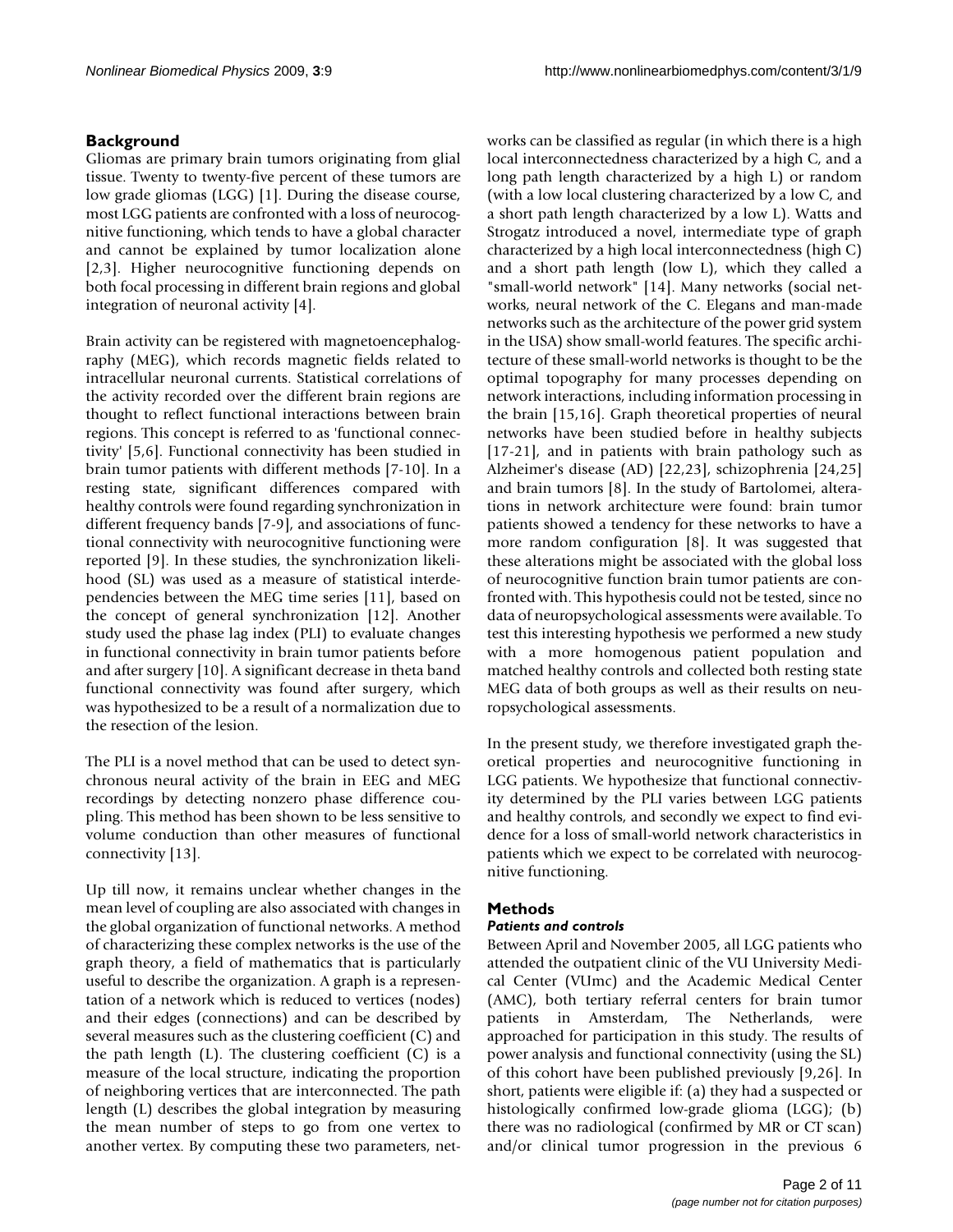months; (c) they did not use medication possibly interfering with neurocognitive functioning, other than anti-epileptic drugs (AEDs).

The study was approved by the institutional ethical review boards of both participating hospitals. Relatives of the patients were asked to participate as healthy controls. Healthy controls were eligible if they: (a) did not suffer from any neurological disease; (b) did not use any medication possibly influencing neurocognitive functioning. For patients who could not provide a healthy control participant, VU University Medical Center staff members were included.

#### *Neurocognitive assessment*

Participants were asked to complete a neurocognitive assessment (see table 1[27-35]) after MEG recording. Individual patients' test scores were converted to *z*-scores, using the means and standard deviations of the matched healthy controls as a reference. To reduce data, individual *z*-scores on these tests were summarized into six neurocognitive domains (respectively 1) information processing speed, 2) psychomotor function, 3) attention, 4) verbal memory, 5) working memory and 6) executive functioning). Construction of these domains has been reported previously [36], and was based on a Principal Component Analysis using Varimax rotation with Kaiser normalization performed on the *z*-scores of a large group of healthy controls [37]. The domains found are commonly used in neurocognitive practice and research. An overall measure of cognition was also determined by calculating the mean of all test *z*-scores for each participant.

#### *Magnetoencephalography*

Magnetoencephalography (MEG) recordings were obtained using a 151-channel whole-head MEG system

|  | Table 1: Description of neuropsychological testing battery |  |
|--|------------------------------------------------------------|--|
|--|------------------------------------------------------------|--|

(CTF systems; Port Coquitlam, BC, Canada) while participants were seated inside a magnetically shielded room (Vacuumschmelze GmbH, Hanau, Germany). Magnetic fields were recorded during a no-task, eyes-closed resting state. Metal artefacts were avoided as much as possible. A third-order software gradient was used with a recording passband of 0.25 to 125 Hz and a sample frequency of 312.5 Hz.

At the beginning, middle, and end of each recording, the head position relative to the coordinate system of the helmet was recorded by leading small alternating currents through three head position coils attached to the left and right preauricular points and the nasion on the subject's head. Head position changes up to approximately 1.5 cm during a recording condition were accepted.

For this study, 149 of the 151 channels could be used. MEG recordings were converted to ASCII files. From these ASCII files four artefact free epochs of 13 seconds (4,096 samples) were carefully selected by visual analysis (IB).

Magnetic field frequencies ranging from 0.5 to 80 Hz were recorded. The signals were then filtered into seven frequency bands (respectively delta (0.5–4 Hz), theta (4–8 Hz), lower alpha (8–10 Hz), upper alpha (10–13 Hz), beta (13–30 Hz), lower gamma (30–45 Hz), and upper gamma band (55–80 Hz)).

#### *Functional connectivity*

Functional connectivity was assessed with the phase lag index (PLI), calculating the asymmetry of the distribution of (instantaneous) phase differences between two MEG signals. The PLI ranges between 0 and 1, and a PLI of more than 0 indicates phase locking to a certain extent, whereas a PLI of 0 indicates no coupling or coupling with a phase

| test                                          | <b>Cognitive abilities</b>                                                           |
|-----------------------------------------------|--------------------------------------------------------------------------------------|
| Letter Digit Substitution Test (LDST) [27,28] | Psychomotor function relatively unaffected by intellectual ability                   |
| <b>Concept Shifting Test</b><br>[29, 30]      | Executive (frontal) function, attention, visual scanning and mental processing speed |
| Stroop Color Word Test<br>[31, 32]            | Executive (frontal) function, attention, mental speed and mental control             |
| Visual Verbal Learning Test<br>[33]           | Various aspects of verbal learning, organisation and memory                          |
| Memory Comparison Test<br>[34]                | Selective attention, mental concentration, memory and information processing         |
| Categoric Word Fluency<br>[35]                | Frontal dysfunction and flexibility of verbal thought processes                      |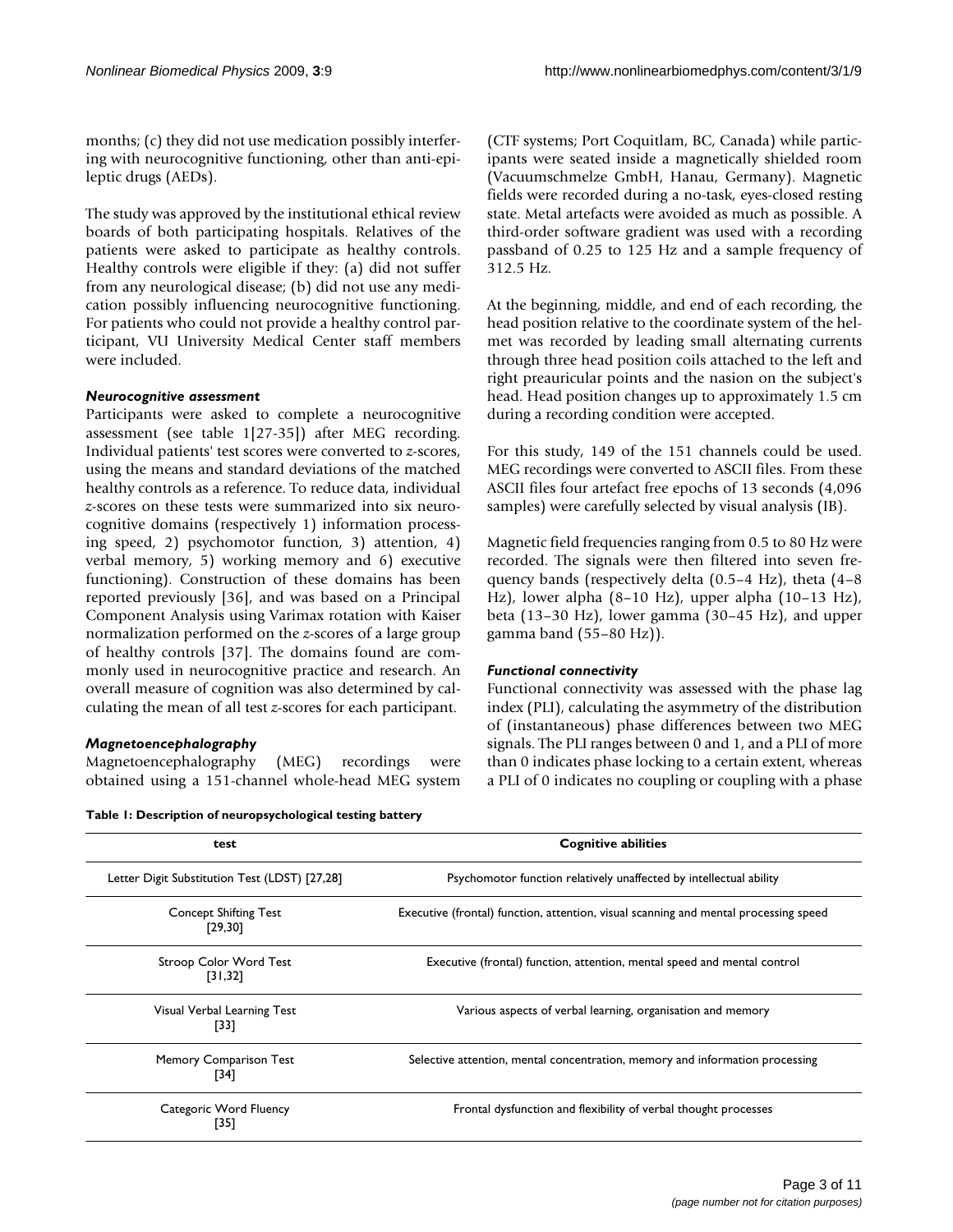difference centered around  $0 \pm \pi$  radians. It assumes that the presence of a consistent, nonzero phase lag between two time series cannot be explained by volume conduction alone. Thus, finding true interactions instead of volume conduction effects is more likely when using this method [13].

PLI values were calculated between all possible pair-wise combinations of MEG sensors for all frequency bands separately, and the results of four epochs were averaged for each participant. Two types of PLI scores were then calculated: (1) ten (five per hemisphere) short-distance PLIs (PLI scores within 1 MEG region, respectively left and right frontal, parietal, central, occipital and temporal), and (2) two subtypes of long-distance PLIs (a) five interhemispheric PLIs (PLI scores between the left and right frontal, central, parietal, temporal and occipital MEG region) and (b) 8 (four per hemisphere) intrahemispherical PLIs (PLI scores between two different MEG regions, respectively left and right fronto-temporal, fronto-parietal, parieto-occipital and occipito-temporal).

#### *Graph analysis*

The first step in the computation of the clustering coefficient (C) and path length (L) was to convert the  $149 \times 149$ synchronization matrix into a binary (unweighted) graph by using a threshold, which means that PLI values above the threshold indicate existing edges. This binary graph is a network consisting of elements or vertices corresponding to MEG channels. Connections between these vertices are called edges. The clustering coefficient of a vertex (which is a measure of the local structure) can be computed by first determining to which neighboring vertices it is directly connected. The clustering coefficient is the ratio of all existing edges between the neighbors and the maximum number of edges possible between these neighbors, ranging between 0 and 1. This clustering coefficient is computed for all the vertices and averaged. The path length (indicating how well the network is integrated) is the average shortest path connecting any two vertices of the graph. The length of a path is indicated by the number of edges it contains. As we expected the structure of the graph to be influenced by the absolute number of edges per vertex of the graph, we computed the C and L as a function of degree *K*, meaning that the computed graphs have a fixed average number of edges per vertex. We choose  $K = 10$  corresponding to our previous manuscript [8], although the choice of *K* is rather arbitrary.

To normalize variables, we computed the average C and L of 50 surrogate random graphs with the same degree and degree distribution as the epochs analyzed. This made it possible to compute the ratios between the C and L for each subject and the average of 50 random networks C/  $\langle$  <C-s> and L $\langle$  <L-s> ( $\langle$  denoting ensemble averages).

Apart from these ratios, we computed the network 'small world-ness' S, based on the trade off between high local clustering and short path length. The small world-ness S is defined as the ratio  $(C/**C**-**s**)/(L/**L**-**s**)$  [38]. A network can be defined as a small-world network if  $C/**C**-s>>1$ and  $L/*L*-s$  ~ 1, which means that a value of S greater than 1 is called a small-world network.

We also computed the degree correlation (R) which indicates whether the degree of a vertex is influenced by the degree of another vertex to which it connects. The degree correlation can have a positive or negative value. When graphs have a positive degree correlation this indicates that vertices with high degrees are preferably connected to other vertices with high degrees.

#### *Statistical analysis*

Differences between both groups in the distribution of age, sex, and education were analyzed by means of chisquare tests. Mann-Whitney nonparametric *U*-tests were used to investigate whether patients' standardized *z*-scores on neurocognitive tests in the overall measure of cognition differed significantly from healthy control *z*-scores.

Regarding the risk for type 1 errors that could interfere with the results, we tried to overcome the effect of multiple comparisons by normalizing the PLI scores to allow parametric testing. We normalized PLI scores by means of a logarithmic transformation  $\frac{10}{1-x}$  [39]. To quantify differences in the PLI scores between the patients and the controls, we used an ANCOVA with repeated measures for each frequency band. The repeated measure factor had 8 levels in case of the global connections, 5 levels in case of interhemispheric connections, and 10 focal connection levels. The between-subjects factor had two levels (LGG patients and controls) and age, sex and education were used as covariates. In case of a significant effect for group or an interaction effect involving group (Greenhouse-Geisser corrected *p*-value), subsequent post hoc regression analyses with regard to the regional differences in PLI were done between the patients and the controls. Again age, sex and education were used as covariates.

For the graph analysis we calculated  $C$ /<C-s> and  $L$ /<L-s>, small world-ness (S), and degree correlation (R). The calculated values within each of the seven frequency bands were normally distributed according to the Kolomogorov-Smirnov test, except for the L/<L-s> ratio in the theta and lower alpha band within the patient group. In the ANCOVA, age, sex, and education level were used as covariates to evaluate whether true differences were present between the patients and the control population.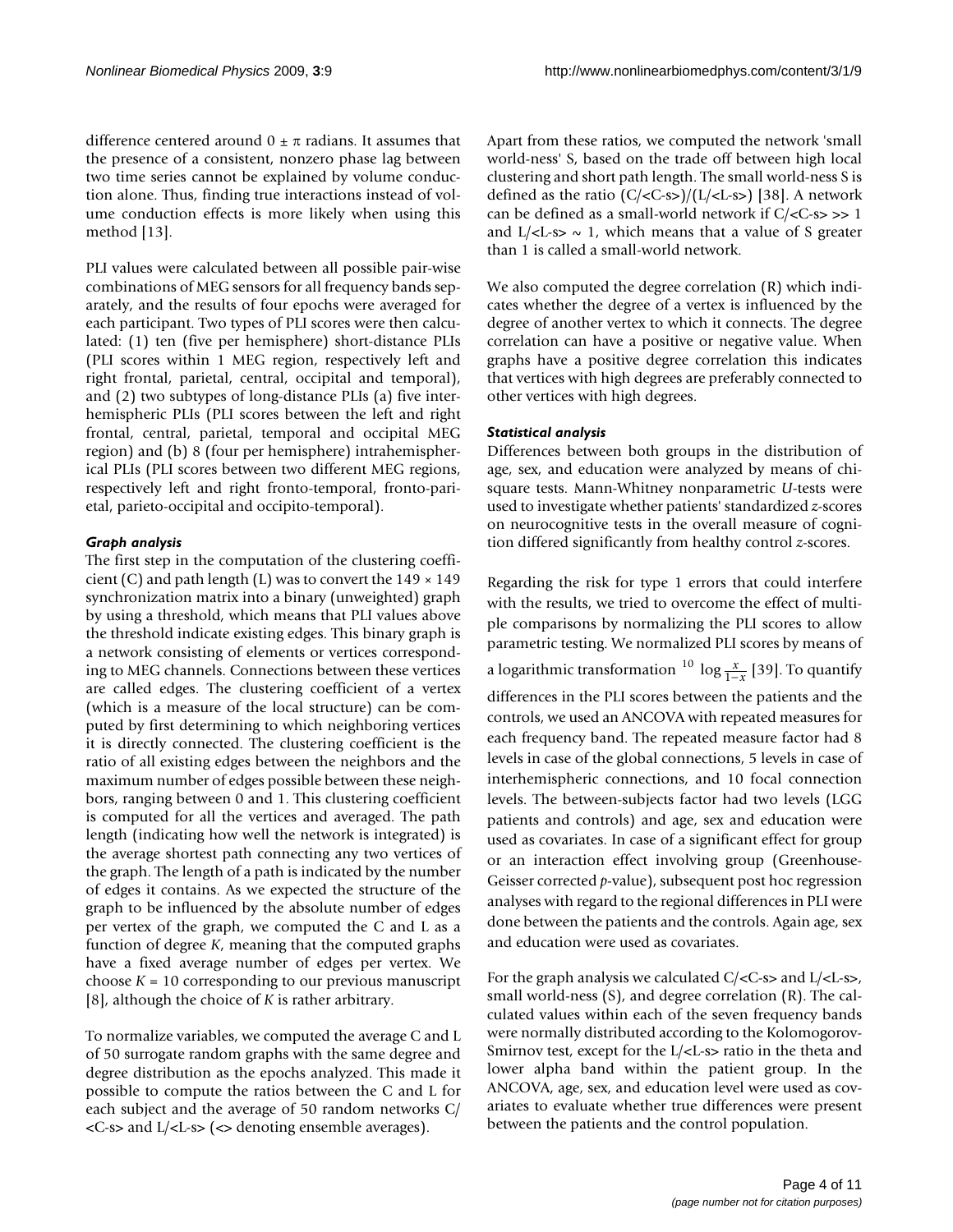All analyses of the relation between higher neurocognitive function and network characteristics within the patient population involved separate ANCOVAs with repeated measures for each frequency band. The repeated measure level had 4 levels for the network characteristics (C/<C-s>, L/<L-s>, S and R). The age, sex, education level, tumor lateralization, treatment modalities (radiotherapy, surgery), and epilepsy burden were used as covariates together with one of the neurocognitive domains. In case of a significant effect for group or an interaction effect involving group (Greenhouse-Geisser corrected *p*-value), subsequent post hoc regression analyses with regard to these network characteristics were done with one of the neurocognitive domains and the above mentioned possible confounders as covariates.

#### **Results**

#### *Sociodemographic and clinical characteristics*

Thirty LGG patients met the inclusion criteria and seven patients declined to participate because they thought it would be too burdensome. Therefore, twenty-three out of thirty LGG patients were included. We subsequently had to exclude another six patients due to metal artifacts on the MEG (4 patients), ongoing epilepsy (1 patient), and tumor progression at the time of MEG registration (1 patient). The metal artifacts in 4 patients were induced by dental implants or amalgam fillings that had become magnetized during previous MRIs. The final analyses were performed on a sample of 17 patients and 17 matched healthy control participants. There were no significant differences in age, sex, and educational level due to the matching procedure.

Fourteen of the 17 LGG patients had a histologically confirmed LGG at the time of the MEG registration, and were operated 1–19 years (mean 8 years) before. Two patients were operated during the analysis of the data, within one year after the MEG registration. Of the 16 patients with a histologically confirmed LGG, the pathological diagnosis was grade II astrocytoma in ten patients, grade II oligodendroglioma in four patients and grade II oligo-astrocytoma in another two patients. Seven of the 17 patients underwent radiotherapy before the MEG registration with prior chemotherapy in two patients (1 patient with 5 cycles of PCV and 1 patient with 2 cycles of PCV and 3 cycles of temozolomide).

The tumor was localized in the left hemisphere in 11 patients and localized in the right hemisphere in 6 patients. Furthermore, we indexed the epilepsy burden of the patients as described by Klein et al. [36]. This scale has 6 levels: (level 1) epilepsy-free; (level 2) epilepsy, seizurefree in the year before testing without AEDs; (level 3) epilepsy, seizure-free in the previous year with AED monotherapy; (level 4) epilepsy, seizure-free in the previous year with AED polytherapy; (level 5) epilepsy, less than six seizures in the previous year and on AED monotherapy or polytherapy; and (level 6) epilepsy, more than six seizures in the previous year and on AED monotherapy or polytherapy. In the patient group, all but one patient used AED mono- or polytherapy. Six of the 17 patients with AED were free of seizures and 10 patients were still having seizures while on AED mono- or polytherapy.

#### *Differences between patient and healthy control group Neurocognitive functioning*

As previously described, six of the 17 patients had received neurocognitive assessments 1 to 9 months earlier and were clinically stable [9,26]. These patients were not tested again and the data from this last assessment were used, as their neurological status had not changed. Overall, patients performed poorer than healthy controls on the neurocognitive test battery (controls  $M \approx 0.00$ ): they had a significantly lower *z*-score on the overall measure of cognition  $(M = -1.01, p = 0.009)$  than did control participants.

Furthermore, LGG patients had significantly poorer psychomotor functioning  $(M = -0.50, p = 0.035)$ , poorer working memory (*M* = -1.43, *p* = 0.003), slower information processing speed  $(M = -0.85, p = 0.011)$ , and decreased attentional capacities (*M* = -1.92, *p* = 0.003) relative to healthy controls. Patients' performance on the other two domains (e.g., verbal memory and executive functioning) did not differ statistically significant from controls.

To determine whether the small sampled group was representative of LGG patients in general, mean neuropsychological test scores were compared to a much larger group of patients (*n* = 195) from a previous study of our group [2]. The mean neuropsychological test scores of our patient group did not deviate more than 1 SD from this large group participating in that study. The observed larger SD in our study is most likely to be caused by smaller sample size.

#### *Functional connectivity*

Figure 1 is a graphic representation of the differences in connectivity of the 17 LGG patients n and the healthy control group for each frequency band. A significant effect for group was only seen in the theta band for short-distance and interhemispheric connectivity (ANCOVA with repeated measures; respectively  $p = 0.009$  and  $p = 0.046$ ). Post hoc regression analysis showed that the intertemporal PLI was higher in LGG patients  $(M = 0.131, SD =$ 0.054) when compared to healthy controls  $(M = 0.104,$ SD = 0.018;  $F(1-32)$  0.124;  $p = 0.044$ ). The average PLI value in the right parietal region was also higher in LGG patients ( $M = 0.101$ ,  $SD = 0.014$ ) as compared to healthy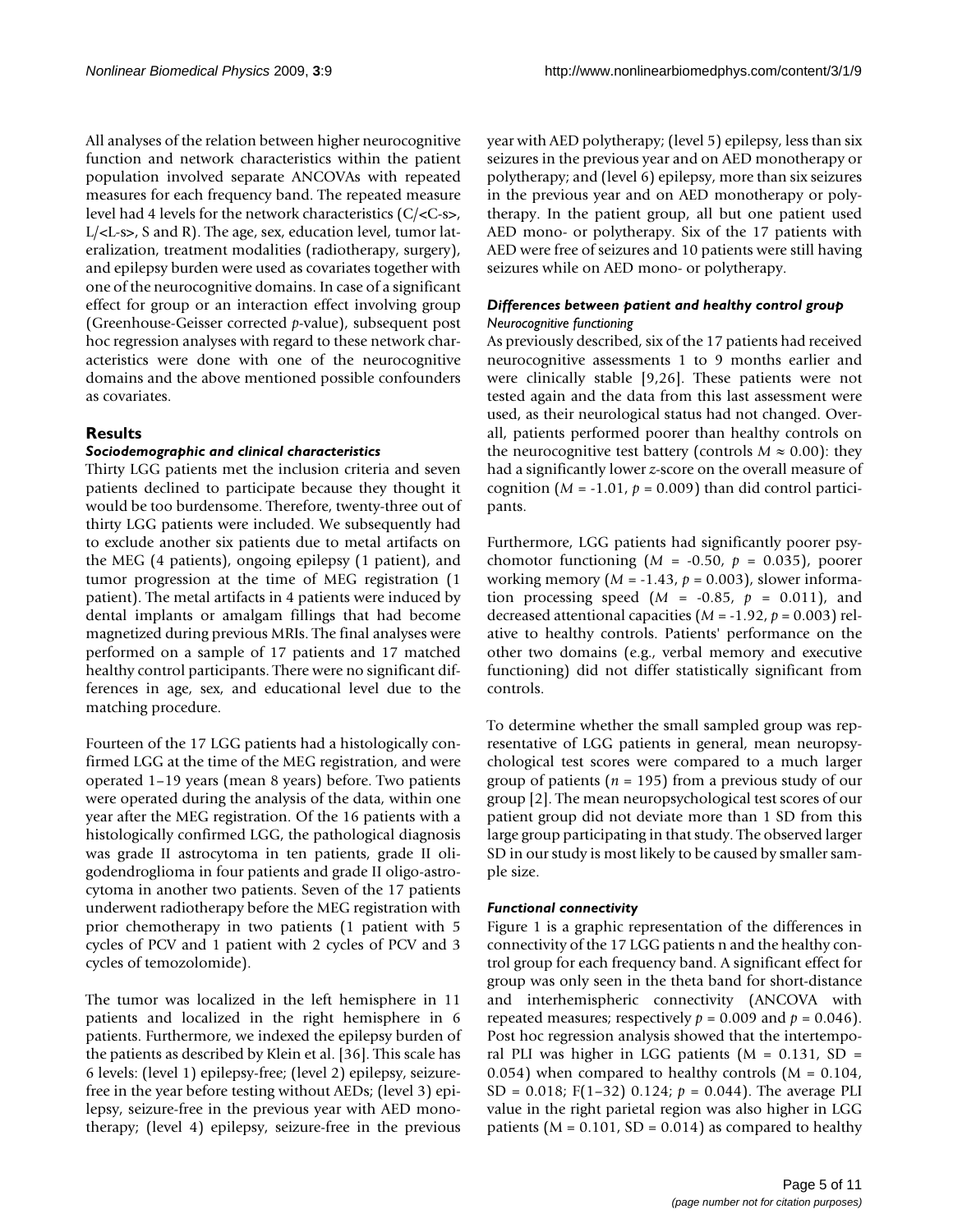## LGG patients (N=17)



**A graphic representation of the differences in connectivity between the 17 LGG patients and the healthy control group for each frequency band**.

controls (M = 0.087, SD = 0.012; F(2–32) 0.296; *p* = 0.005).

#### *Graph analysis*

For the seven frequency bands, the value of the clustering coefficient (C/<C-s>) in both the patient and control group (mean respectively 2.05 and 2.08) was higher than in random networks, where  $C/*C*-s$  is expected to be around 1. The path length was slightly higher than that of random networks in both patients and controls (mean respectively 1.26 and 1.20).

As shown in table 2, differences in network characteristics between patients and controls were found within the theta, beta, and upper gamma band. In the theta band a significantly higher C/<C-s> ratio was found in the patient population (ANCOVA;  $p = 0.021$ ) compared to the healthy controls, whereas the opposite was true for the beta band (ANCOVA;  $p = 0.049$ ) (Figure 2). Within the beta band, the patient population also showed a lower small world-ness S (ANCOVA; *p* = 0.030) compared to the healthy controls.

Within each of the seven frequency bands, a negative degree correlation (R) was found in the patient population. In the upper gamma band, a significantly lower degree correlation was found in the patient population compared to the healthy controls (ANCOVA;  $p = 0.006$ ).

#### *Association between network characteristics and neurocognitive functioning in the patient population*

Within the seven frequency bands, significant differences were observed within the delta and lower alpha band. Significant effects for group in addition to an interaction effect was seen in the delta band between the factor network characteristics and executive functioning (ANCOVA with repeated measures; respectively  $p = 0.038$  and  $p =$ 0.022), and in the delta band interactions were seen between network characteristics and executive functioning and attentional tasks (respectively  $p = 0.022$  and  $p =$ 0.049). Post hoc regression analysis showed that an increase in the L/<L-s> ratio was associated with poorer executive and attentional functioning as shown in table 3  $(p = 0.007$  and  $p = 0.000$  respectively). A higher degree correlation (R) was associated with better attentional functioning  $(p = 0.027)$ .

In the lower alpha band, a significant interaction effect was seen between the factor network characteristics and verbal memory (ANCOVA with repeated measures; *p* = 0.029). Post hoc regression analysis showed that increases in C/<C-s> and L/<L-s> were associated with decreasing verbal memory ( $p = 0.036$  and  $p = 0.007$  respectively). On the other hand, increasing degree correlation was associated with better verbal memory ( $p = 0.023$ ).

#### **Discussion**

In this study we show 1) higher synchronization in the theta frequency band and differences in neural network organization in LGG patients compared to healthy controls, and 2) associations of changes in overall network organization to be related with neurocognitive function.

By using the phase lag index (PLI), which is a novel method to detect synchronous neural activity of the MEG recordings, we showed differences in synchronization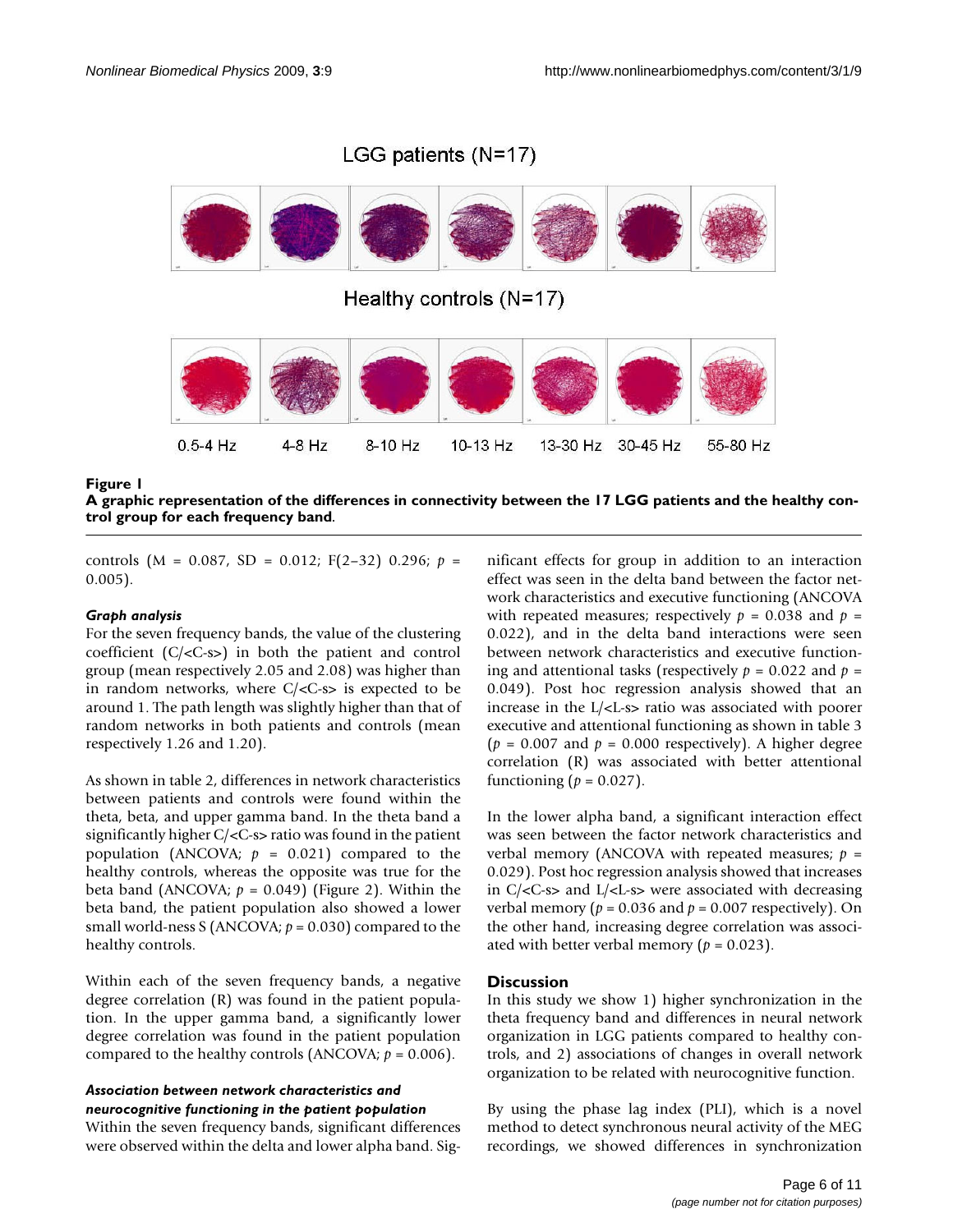| <b>Frequency band</b> | <b>Network characteristics</b> | patient         | control       | p-level <sup>a</sup> |
|-----------------------|--------------------------------|-----------------|---------------|----------------------|
|                       |                                |                 |               |                      |
| <b>Delta</b>          | $\qquad \qquad \blacksquare$   |                 |               |                      |
| Theta                 | $C/C-s$                        | 2.420(0.640)    | 1.886 (0.482) | 0.021                |
|                       |                                |                 |               |                      |
| Lower alpha           | $\overline{\phantom{a}}$       |                 |               |                      |
| Upper alpha           | $\overline{\phantom{a}}$       |                 |               |                      |
| <b>Beta</b>           | $C/C-s$                        | 2.199 (0.671)   | 2.686(0.843)  | 0.049                |
|                       | s                              | 1.747(0.499)    | 2.122(0.455)  | 0.030                |
| Lower gamma           | $\blacksquare$                 |                 |               |                      |
|                       |                                |                 |               |                      |
| Upper gamma           | ${\sf R}$                      | $-0.007(0.063)$ | 0.054(0.066)  | 0.006                |

**Table 2: Unweighted analysis with a fixed K at 10 of the differences between patients and controls concerning the network characteristics.** 

The higher value is depicted in bold and de standard deviation between parentheses.

between LGG patients and healthy controls. Within the theta frequency band, short- and long-distance synchronization was significantly higher in LGG patients compared to healthy controls. Functional connectivity in brain tumor patients has been studied before by using the synchronization likelihood (SL) as a different measure of statistical interdependencies between two time series. In a study of Bartolomei et al., increased short- and long-distance synchronization in the delta, theta, and alpha frequency band were observed in patients with a variety of primary brain tumors [8]. The SL has also been computed in the present LGG population and increased long-distance synchronization was found in the delta, theta, and gamma frequency band, and a decline in the alpha frequency band was found within the patient population [9]. The current study again shows differences in functional connectivity between brain tumor patients and healthy controls in the theta band. The PLI is a conservative measure of functional connectivity, so the finding of pathologically increased theta band functional connectivity in LGG seems to be a robust finding. Previously observed differences in synchronization in the other frequency bands could have been a result of volume conduction, although underestimation of the true synchronization (with PLI) is possible since this measure excludes synchronization expressed in the near zero phase coupling range. Our current results therefore strongly support the hypothesis that brain tumors lead to significant changes in theta band connectivity.

There is growing evidence for pathologically increased synchronization in brain tumor patients within the lower frequency bands [8-10]. In one recent study of our group, the PLI was used to compare functional connectivity in brain tumor patients before and after resective surgery [10]. Remarkably, brain tumor patients in this study showed a decrease in theta band synchronization after surgery compared to their preoperative status. Moreover, those patients displaying a major decrease in synchronization were more often free of epilepsy after surgery compared to the patients with just a small decrease in synchronization These findings suggested that in fact pre-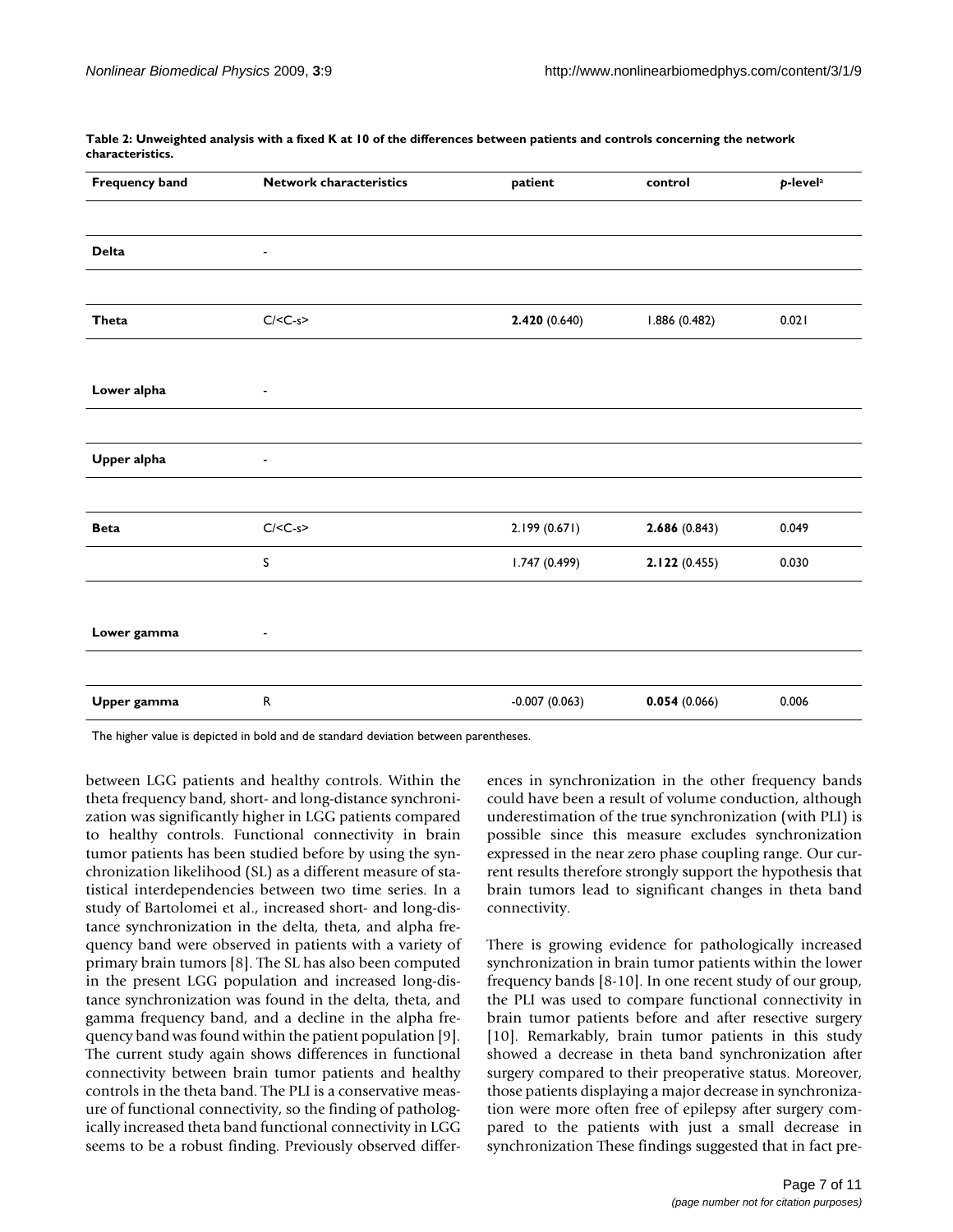



operative theta band synchronization might have been abnormally high, as is confirmed in the present study. Increased synchronization in the theta frequency band has been observed before in other patient groups, such as Alzheimer's disease [40], autism spectrum disorders (ASD) [41], and major depression [42]. Furthermore, associations between theta band activity neurocognitive performance such as working memory processes and attentional functioning has been observed before [43,44].

By analyzing the spatial configuration of brain networks in the LGG patients compared to healthy controls we observed that for both patients and controls the clustering coefficient was twice as high as the value of the clustering in random networks whereas the path length was just slightly higher than in random networks. Therefore, brain networks show a small world configuration in both patients and controls. Within the theta band the clustering coefficient was significantly higher in the patient population compared to the controls, whereas the opposite was true for the beta band (e.g. clustering was lower in the patient population). The path length remained fairly stable over all frequency bands compared to healthy controls. Local clustering is increased in LGG patients in the lower frequency band (more small world organization) and decreased (more random) in the higher frequency bands. The differences in the beta band with respect to

clustering were also reflected in the lower value of S (as a measure of small world-ness) in LGG patients compared to healthy controls.

Bartolomei et al. previously reported the neural architectural properties in a group of patients with various brain tumors by using graph analysis and compared these results to a healthy control population [8]. That study showed lower clustering coefficients and shorter path length in the brain tumor population in the theta and gamma band. In the beta band, brain tumor patients only displayed shorter path lengths with relative sparing of the clustering coefficient. In the present study, we also observed changes in the theta and beta band, although they were more prominent at the level of local clustering. Apart from that, the present study showed an increase in local clustering in LGG patients in the lower frequency band whereas Bartolomei showed a decrease. Several methodological differences might have contributed to the observed differences. In the previous study, patients with a mixture of primary brain tumors were evaluated whereas we only included LGG patients, also resulting in differences in tumor treatment between the two groups. Secondly, our healthy control population was age- sex-, and education-matched whereas the control population of Bartolomei was significantly younger than the patient group. The influence of ageing on network structures has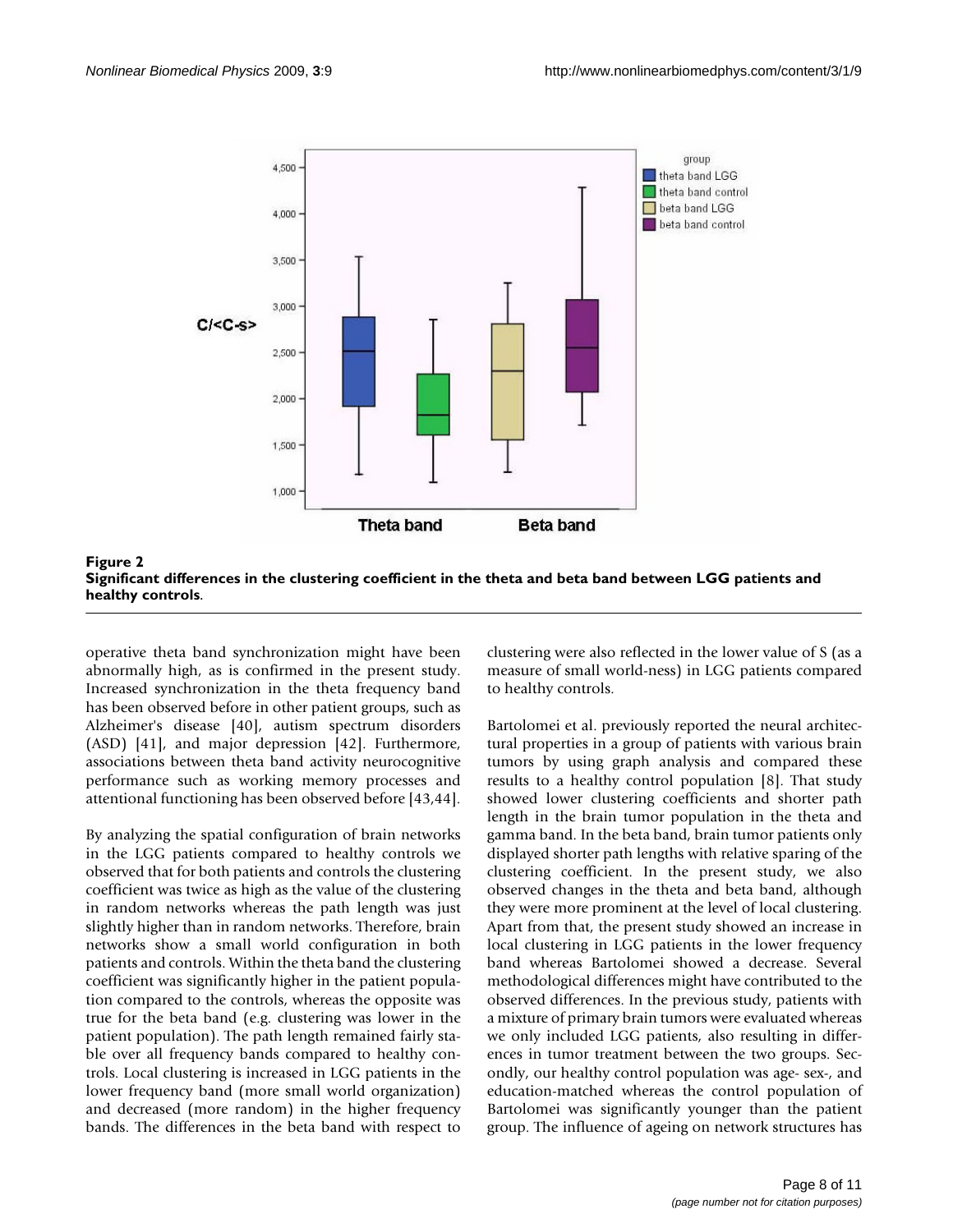|                         |                                |                              |          | model      |          |                |          |       |
|-------------------------|--------------------------------|------------------------------|----------|------------|----------|----------------|----------|-------|
| <b>Frequency</b>        | <b>Network characteristics</b> | Neurocognitive domain        | b        | <b>SEb</b> | ß        | R <sup>2</sup> | F        | Þ     |
|                         |                                |                              |          |            |          |                |          |       |
| Delta (0.5-4 Hz)        | $L$ /< $L$ -s>                 | <b>Executive functioning</b> | $-0.063$ | 0.020      | $-0.624$ | 0.389          | $I-I6$   | 0.007 |
|                         | $L$ /< $L-s$ >                 | Attention                    | $-0.040$ | 0.008      | $-0.782$ | $0.6$          | $1 - 16$ | 0.000 |
|                         | $\mathsf{R}$                   | Attention                    | 0.016    | 0.007      | 0.533    | 0.284          | $I-I6$   | 0.027 |
|                         |                                |                              |          |            |          |                |          |       |
| Lower alpha $(8-10 Hz)$ | $C/C-s$                        | Verbal memory                | $-0.230$ | 0.100      | $-0.512$ | 0.262          | $I-I6$   | 0.036 |
|                         | $L$ /< $L$ -s>                 | Verbal memory                | $-0.262$ | 0.084      | $-0.626$ | 0.391          | $I-I6$   | 0.007 |
|                         | $\mathsf{R}$                   | Verbal memory                | 0.053    | 0.021      | 0.549    | 0.301          | $1 - 16$ | 0.023 |

| Table 3: Significant associations in patients between network characteristics and neurocognitive function per frequency band and |  |  |
|----------------------------------------------------------------------------------------------------------------------------------|--|--|
| accompanying statistics.                                                                                                         |  |  |

b = regression coefficient, SEb = standard error of b, *R*2 = explained variance (L. = left, R. = right, inter = between hemispheres).

been described previously [19]. Thirdly, Bartolomei used the SL to apply graph analysis whereas we used the PLI. Since differences between both measures were found with respect to analysis of coupling, differences in the outcome of graph analysis can be expected. We observed that the clustering ratio (C/<C-s>) was twice as high in the study of Bartolomei compared to the patients in the current study, but since path length remains rather short, both patient populations still display a small world configuration. Although the two brain tumor patient groups differed at the level of patient and tumor characteristics and the used method of analysis, both groups do show changes in the overall organization of neural networks compared to healthy controls.

Our study is the first to correlate neurocognitive function to graph theoretical parameters in brain tumor patients. Increased path length was associated with poorer executive functioning and attentional task performance in the delta band, and was associated with decreasing verbal memory within the lower alpha band. Increased local clustering was also associated with poorer verbal memory in the lower alpha band. Within both the delta and lower alpha band, a lower degree correlation was associated with diminished attentional functioning and verbal memory. Interpreting these results remains rather speculative. It is possible that patients with a longer path length due to disconnection show more neurocognitive deficits. Local clustering in the lower frequency bands was significantly higher in LGG patients compared to healthy controls, which could be interpreted as a compensatory mechanism. Micheloyannis et al. [18] found differences in the network organization between subjects with a high and low education during a working memory task. They observed a less prominent small-world organization in the high education subject group compared to the more prominent small world network organization in the low educated subject group, suggesting that those with a lower cognitive ability need to optimize their neuronal organization to perform well during working memory tasks, whereas this is not the case in the high educated group.

Secondly, a lower degree correlation was associated with decreased neurocognitive performance. It can be expected that for optimal organization of a network (e.g. optimal neurocognitive performance), vertices with higher degrees are preferably interconnected. A randomly organized network does not show this preferred coupling and therefore will have a degree correlation  $\sim 0$ . In our population, we observed a negative value for the degree correlation within every frequency band which can be caused by the fact that we used the PLI, which can be rather insensitive to the detection of true connectivity between sensors at a short distance.

In other patient groups the graph theoretical properties have been studied before at both resting state and during cognitive tasks. In a study of Stam et al., Alzheimer disease patients (AD) were compared with patients with only subjective memory complaints, and a loss of small-world features was found in the beta band. The authors showed that these AD patients had a longer path length with relative sparing of local clustering [22]. In this study a higher score on the Mini Mental State Examination (MMSE) was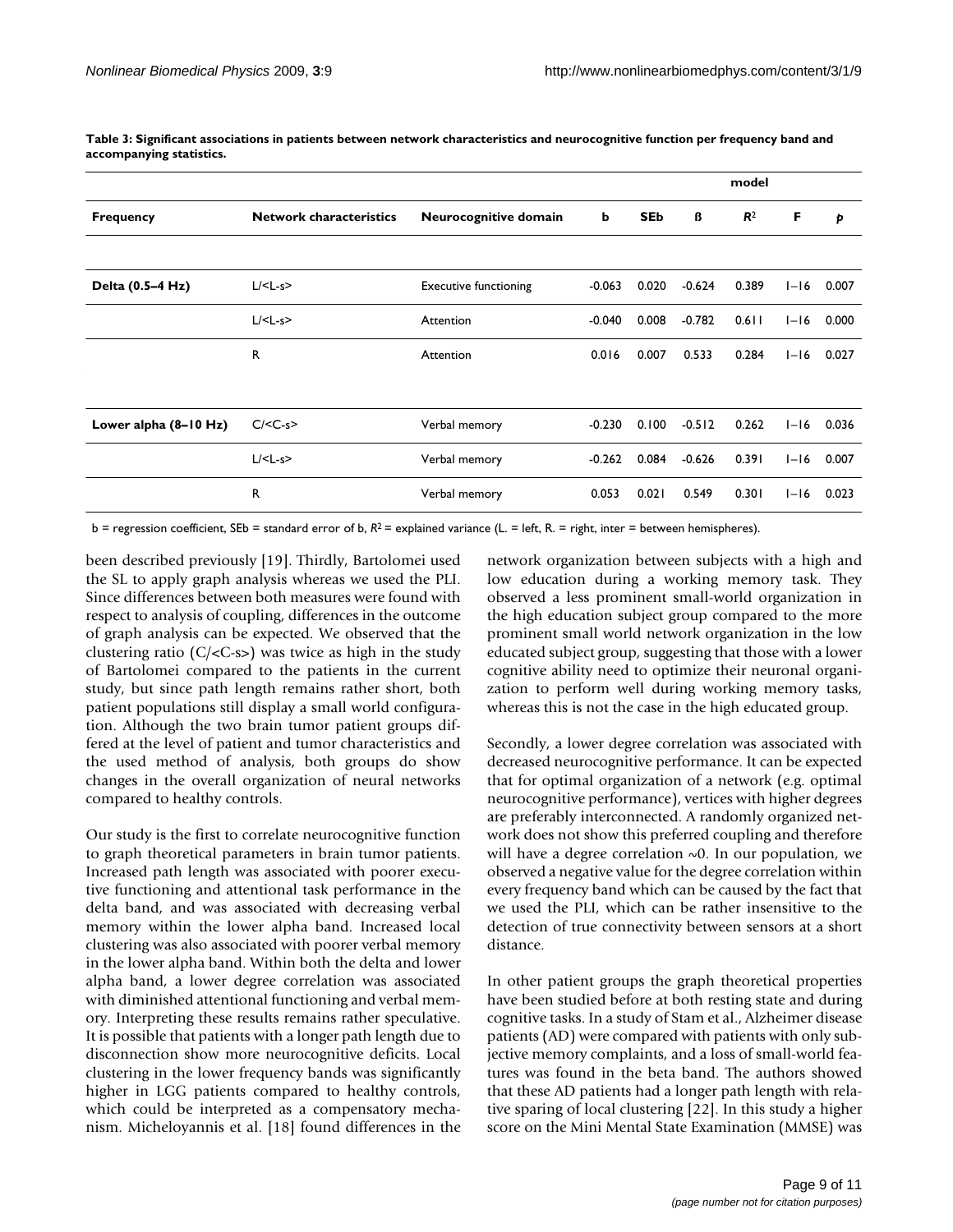correlated with shorter path length. Remarkably, we also observed that an increased path length was associated with poorer neurocognitive functioning. In another previous study of Stam et al [23] PLI-weighted connectivity networks were calculated and characterized in Alzheimer disease patients and non-demented controls showing a decreased clustering coefficient and shorter path length (closer to a random network) in the Alzheimer disease patients within the lower alpha band. No significant correlation was found between the MMSE and PLI or network measures within the Alzheimer patient group. Smit et al. evaluated the clustering coefficient and average path length in monozygotic and dizygotic twins and their singleton siblings by using resting state EEG registrations. They performed graph analysis to see whether there was a genetic attribution to the observed results, and concluded that the clustering coefficient, path length and the smallworld-ness measure (S) are viable markers of genetic differences in brain organization. Additionally, they correlated graph parameters with four neurocognitive domains (verbal memory, working memory, psychomotor speed, and perceptual organization) and found no correlation between neurocognitive function and organization of neural networks [20]. In schizophrenia patients, subtle randomization of the network architecture was found compared to healthy controls [25]. Furthermore, healthy controls showed a high local clustering and a relative short path length in the alpha, beta and gamma band during a working memory task, whereas a loss of small-world properties was found in the schizophrenic patients [24].

From our study we can conclude that the disturbed organization of a complex network structure in glioma patients seems to be associated with neurocognitive dysfunction. Although our patient population consisted of a homogeneous group of brain tumor patients, the influence of tumor treatment on the network organization and the influence on neurocognitive function cannot be answered with this cross-sectional study. Further research is needed, and a longitudinal study is currently under way in our department. On the basis of the results of the present study, we will evaluate the strength and spatial organization in brain tumor patients before and after treatment, and correlate these results with higher neurocognitive function.

#### **Competing interests**

The authors declare that they have no competing interests.

#### **Authors' contributions**

JCR participated in the design of the study and the manuscript, MK participated in the design of the study and the manuscript and supported the neuropsychological assessments of the study subjects, LD conceived of the study and supported with the statistical analysis, BWvD participated in the design of the study and supported with the MEG recordings and the analysis of the data, JJH participated in the design of the study and the manuscript and CJS participated in the design of the study and manuscript and supported with the analysis of the data. All authors read and approved the final manuscript

#### **Acknowledgements**

We thank J. Verbunt, P.J. Ris, I. Manshanden, G. de Vos for technical assistance, Els van Deventer for providing us with the relevant literature, and Dr L.J.A. Stalpers, radiation oncologist in the Academic Medical Center (AMC) in Amsterdam, for his help in recruiting patients.

This study was supported by Schering Plough Nederland and the Kapteijnfonds.

#### **References**

- Shaw EG, Scheithauer BW, O'Fallon JR: [Management of supraten](http://www.ncbi.nlm.nih.gov/entrez/query.fcgi?cmd=Retrieve&db=PubMed&dopt=Abstract&list_uids=8347464)**[torial low-grade gliomas.](http://www.ncbi.nlm.nih.gov/entrez/query.fcgi?cmd=Retrieve&db=PubMed&dopt=Abstract&list_uids=8347464)** *Oncology* 1993, **7:**97-111.
- 2. Klein M, Heimans JJ, Aaronson NK, Ploeg HM van der, Grit I, Muller M, Postma TJ, Mooij JJ, Boerman RH, Beute GN, Ossenkoppele GJ, van Imhoff GW, Dekker AW, Jolles J, Slotman BJ, Struikmans H, Taphoorn MJ: **[Effect of radiotherapy and other treatment](http://www.ncbi.nlm.nih.gov/entrez/query.fcgi?cmd=Retrieve&db=PubMed&dopt=Abstract&list_uids=12423981)[related factors on mid-term to long-term cognitive sequelae](http://www.ncbi.nlm.nih.gov/entrez/query.fcgi?cmd=Retrieve&db=PubMed&dopt=Abstract&list_uids=12423981) [in low-grade gliomas: a comparative study.](http://www.ncbi.nlm.nih.gov/entrez/query.fcgi?cmd=Retrieve&db=PubMed&dopt=Abstract&list_uids=12423981)** *Lancet* 2002, **360:**1361-1368.
- 3. Taphoorn MJ, Klein M: **[Cognitive deficits in adult patients with](http://www.ncbi.nlm.nih.gov/entrez/query.fcgi?cmd=Retrieve&db=PubMed&dopt=Abstract&list_uids=14980531) [brain tumors.](http://www.ncbi.nlm.nih.gov/entrez/query.fcgi?cmd=Retrieve&db=PubMed&dopt=Abstract&list_uids=14980531)** *Lancet Neurol* 2004, **3:**159-68.
- 4. Varela F, Lachaux JP, Rodriguez E, Martinerie J: **[The brainweb:](http://www.ncbi.nlm.nih.gov/entrez/query.fcgi?cmd=Retrieve&db=PubMed&dopt=Abstract&list_uids=11283746) [phase synchronization and large scale integration.](http://www.ncbi.nlm.nih.gov/entrez/query.fcgi?cmd=Retrieve&db=PubMed&dopt=Abstract&list_uids=11283746)** *Nat Rev Neurosci* 2001, **2:**229-239.
- 5. Friston KJ: **[Brain function, nonlinear coupling, and neural tran](http://www.ncbi.nlm.nih.gov/entrez/query.fcgi?cmd=Retrieve&db=PubMed&dopt=Abstract&list_uids=11597100)[sients.](http://www.ncbi.nlm.nih.gov/entrez/query.fcgi?cmd=Retrieve&db=PubMed&dopt=Abstract&list_uids=11597100)** *Neuroscientist* 2001, **7:**406-418.
- 6. Stephan KE, Riera JJ, Deco G, Horwitz B: **[The brain connectivity](http://www.ncbi.nlm.nih.gov/entrez/query.fcgi?cmd=Retrieve&db=PubMed&dopt=Abstract&list_uids=18511300) [workshops: moving the frontiers of computational systems](http://www.ncbi.nlm.nih.gov/entrez/query.fcgi?cmd=Retrieve&db=PubMed&dopt=Abstract&list_uids=18511300) [neuroscience.](http://www.ncbi.nlm.nih.gov/entrez/query.fcgi?cmd=Retrieve&db=PubMed&dopt=Abstract&list_uids=18511300)** *Neuroimage* 2008, **42:**1-9.
- 7. Bartolomei F, Bosma I, Klein M, Baayen JC, Reijneveld JC, Postma TJ, Heimans JJ, van Dijk BW, de Munck JC, de Jongh A, Cover KS, Stam CJ: **[How do brain tumors alter functional connectivity? A](http://www.ncbi.nlm.nih.gov/entrez/query.fcgi?cmd=Retrieve&db=PubMed&dopt=Abstract&list_uids=16278872) [magnetoencephalography study.](http://www.ncbi.nlm.nih.gov/entrez/query.fcgi?cmd=Retrieve&db=PubMed&dopt=Abstract&list_uids=16278872)** *Ann Neurol* 2006, **59:**128-138.
- 8. Bartolomei F, Bosma I, Klein M, Baayen JC, Reijneveld JC, Postma TJ, Heimans JJ, van Dijk BW, de Munck JC, de Jongh A, Cover KS, Stam CJ: **[Disturbed functional connectivity in brain tumor](http://www.ncbi.nlm.nih.gov/entrez/query.fcgi?cmd=Retrieve&db=PubMed&dopt=Abstract&list_uids=16859985) [patients: Evaluation by graph analysis of synchronization](http://www.ncbi.nlm.nih.gov/entrez/query.fcgi?cmd=Retrieve&db=PubMed&dopt=Abstract&list_uids=16859985) [matrices.](http://www.ncbi.nlm.nih.gov/entrez/query.fcgi?cmd=Retrieve&db=PubMed&dopt=Abstract&list_uids=16859985)** *Clin neurophysiol* 2006, **117:**2039-2049.
- 9. Bosma I, Douw L, Bartolomei F, Heimans JJ, van Dijk BW, Postma TJ, Stam CJ, Reijneveld JC, Klein M: **[Synchronized brain activity and](http://www.ncbi.nlm.nih.gov/entrez/query.fcgi?cmd=Retrieve&db=PubMed&dopt=Abstract&list_uids=18650489) [neurocognitive function in low-grade glioma patients: a MEG](http://www.ncbi.nlm.nih.gov/entrez/query.fcgi?cmd=Retrieve&db=PubMed&dopt=Abstract&list_uids=18650489) [study.](http://www.ncbi.nlm.nih.gov/entrez/query.fcgi?cmd=Retrieve&db=PubMed&dopt=Abstract&list_uids=18650489)** *Neuro-oncology* 2008, **10:**734-744.
- 10. Douw L, Baayen JC, Bosma I, Klein M, Vandertop WP, Heimans JJ, Stam CJ, de Munck JC, Reijneveld JC: **[Treatment-related changes](http://www.ncbi.nlm.nih.gov/entrez/query.fcgi?cmd=Retrieve&db=PubMed&dopt=Abstract&list_uids=18534578) [in functional connectivity in brain tumor patients: a magne](http://www.ncbi.nlm.nih.gov/entrez/query.fcgi?cmd=Retrieve&db=PubMed&dopt=Abstract&list_uids=18534578)[toencephalography study.](http://www.ncbi.nlm.nih.gov/entrez/query.fcgi?cmd=Retrieve&db=PubMed&dopt=Abstract&list_uids=18534578)** *Exp Neurol* 2008, **212:**285-290.
- 11. Stam CJ, Dijk BW: **Synchronization likelihood: an unbiased measure of generalized synchronization.** *Physica D* 2002, **163:**236-241.
- 12. Rulkov NF, Sushchik MM, Tsimring LS, Abarbanel HD: **Generalized synchronization of chaos in directionally coupled chaotic systems. Physical Review.** *E. Statistical Physics, Plasmas, Fluids, and Related Interdisciplinary Topics* 1995, **51:**980-994.
- 13. Stam CJ, Nolte G, Daffertshofer A: **[Phase lag index: assessment](http://www.ncbi.nlm.nih.gov/entrez/query.fcgi?cmd=Retrieve&db=PubMed&dopt=Abstract&list_uids=17266107) [of functional connectivity from multi channel EEG and MEG](http://www.ncbi.nlm.nih.gov/entrez/query.fcgi?cmd=Retrieve&db=PubMed&dopt=Abstract&list_uids=17266107) [with diminished bias from common sources.](http://www.ncbi.nlm.nih.gov/entrez/query.fcgi?cmd=Retrieve&db=PubMed&dopt=Abstract&list_uids=17266107)** *Hum Brain Mapp* 2007, **28:**1178-1193.
- 14. Watts DJ, Strogatz SH: **[Collective dynamics of 'small world' net](http://www.ncbi.nlm.nih.gov/entrez/query.fcgi?cmd=Retrieve&db=PubMed&dopt=Abstract&list_uids=9623998)[works.](http://www.ncbi.nlm.nih.gov/entrez/query.fcgi?cmd=Retrieve&db=PubMed&dopt=Abstract&list_uids=9623998)** *Nature* 1998, **393:**440-442.
- 15. Lago-Fernandez LFG, Huerta R, Corbacho F: **[Fast response and](http://www.ncbi.nlm.nih.gov/entrez/query.fcgi?cmd=Retrieve&db=PubMed&dopt=Abstract&list_uids=11017318) [temporal coherent oscillations in small world networks.](http://www.ncbi.nlm.nih.gov/entrez/query.fcgi?cmd=Retrieve&db=PubMed&dopt=Abstract&list_uids=11017318)** *Phys Rev Lett* 2000, **84:**2758-2761.
- 16. Latora V, Marchiori M: **[Efficient behaviour of small world net](http://www.ncbi.nlm.nih.gov/entrez/query.fcgi?cmd=Retrieve&db=PubMed&dopt=Abstract&list_uids=11690461)[works.](http://www.ncbi.nlm.nih.gov/entrez/query.fcgi?cmd=Retrieve&db=PubMed&dopt=Abstract&list_uids=11690461)** *Phys Rev Lett* 2001, **87:**198701.